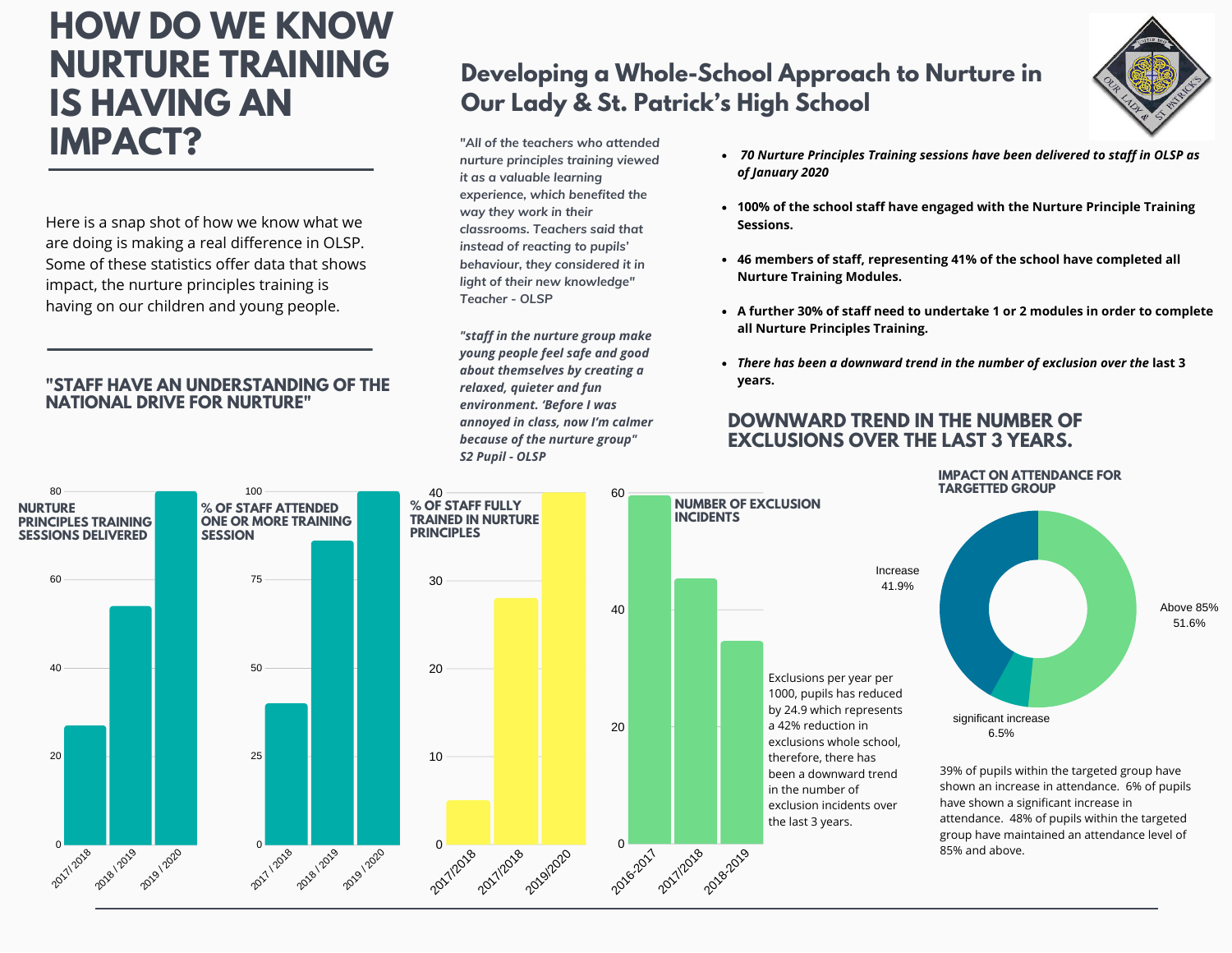# **HOW DO WE KNOW MINDFULNESS IS HAVING AN IMPACT?**

Mindfulness is a self-regulatory approach to help reduce stress and anxiety and to help to manage emotions more productively. Mindfulness in schools is not just about children and young people; it is also very much about those who care for them.

- 74% of participants scores show a positive change in self-reported well-being
- 68% of participants scores show a positive change in self-reported self-compassion
- There were statistically significant improvements between baseline and follow-up scores on well-being measures (WEMWBS)
- ·The .b Foundations course has been reported as a very positive experience for 100% of participants.
- Participants saw positive improvements in their work and home life.
- Participant's comments demonstrate a commitment to supporting the roll-out of mindfulness across the school.

#### THE COURSE HAS MADE ME TAKE TIME TO THINK AND ACT DIFFERENTLY IN MANY ASPECTS OF THE COURSE HAS MADE ME TAKE TIME TO THINK AND ACT DIFFERENTLY IN MANY ASPECTS OF **MY LIFE, BOTH AT HOME AND AT SCHOOL" TEACHER OLSP**

"I was concerned, initially, that this may not be for me. However, from the outset I realised I could gain from this training/experience. I *looked forward each week to the session – it became the highlight of my week." Teacher - OLSP*

"Overall the training was of an excellent standard, informative and beneficial to my well-being and mental health." Teacher OLSP

### **STAFF**



- *To date, 56 members of staff, representing 50% of the school have undertaken the Introduction to Mindfulness Programme*
- *28 member of staff have undertaken the 8 week Mindfulness Course with a further 12 members of staff participating in February 2020*
- *2 teachers have completed the 4 day .b training course in May 2019 and are now fully qualified to teach Mindfulness to young people. A further 5 members of staff are due to attend the 4 day training course in May 2020.*
- *30 young people in S2 have completed a 5 week block of Mindfulness.*
- *Next session all pupils in S1 will receive a 5 week block of Mindfulness with a further 4 week block being delivered in S2.*



**Mindfulness at Our Lady & St. Patrick's High School**

This chart indicates the effectiveness of the Mindfulness Programme on staff at the school.

#### **QUOTES FROM S2 PUPILS**

*"I enjoyed the MIndfulness lesson every Monday morning" S2 Pupil - OLSP*

*"Doing the MIndfulness was fun and helped me to relax and chill out a bit" S2 Pupil- OLSP*

*"Mindfulness is a good way to cope with stress, I*